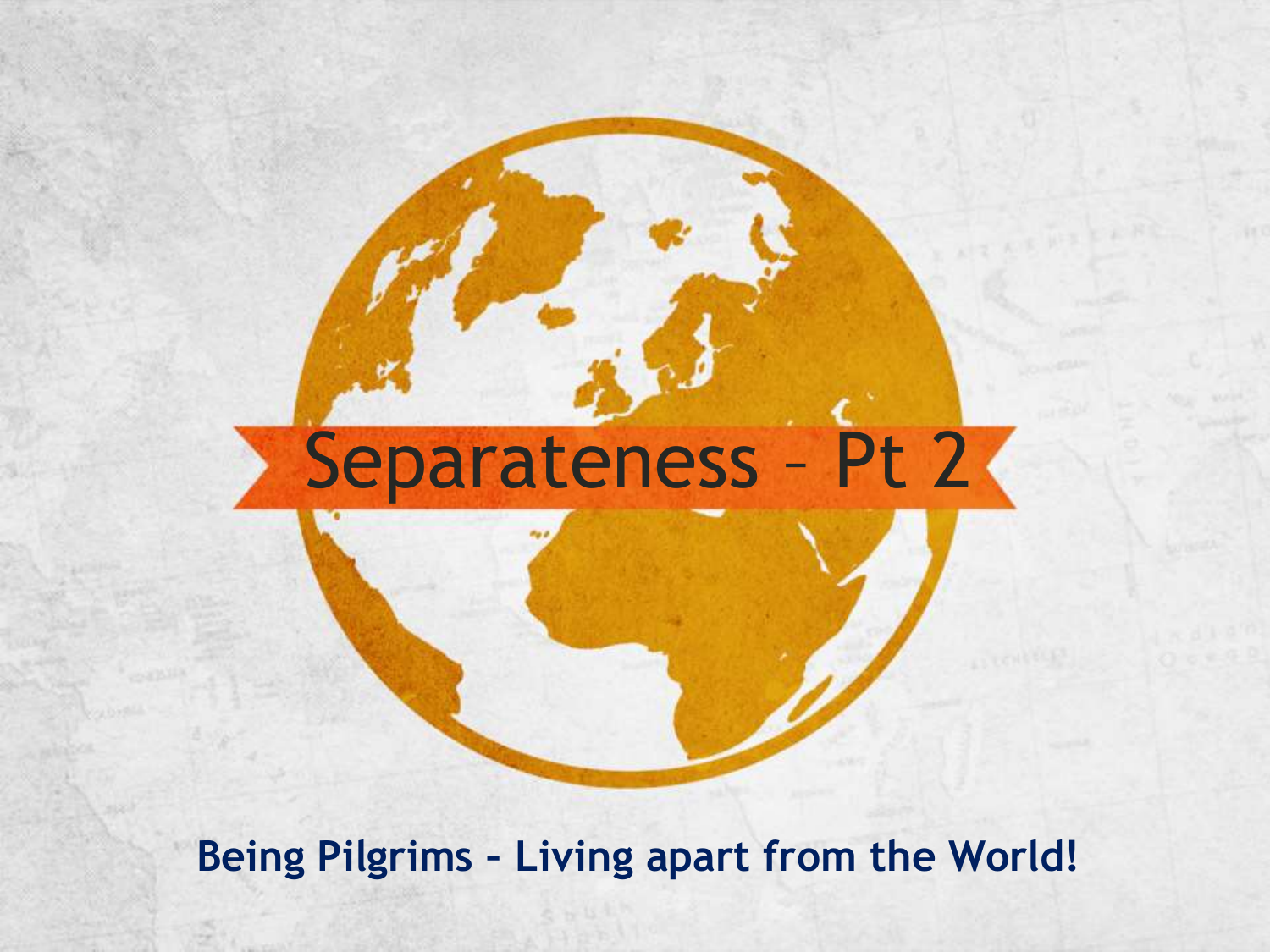# **THESIS**

# **3 Questions:**

- #1. What should our *relationship be* with the *World*?
- #2. What should our *attitude* be?
- #3. What will happen if we lose our *separateness*?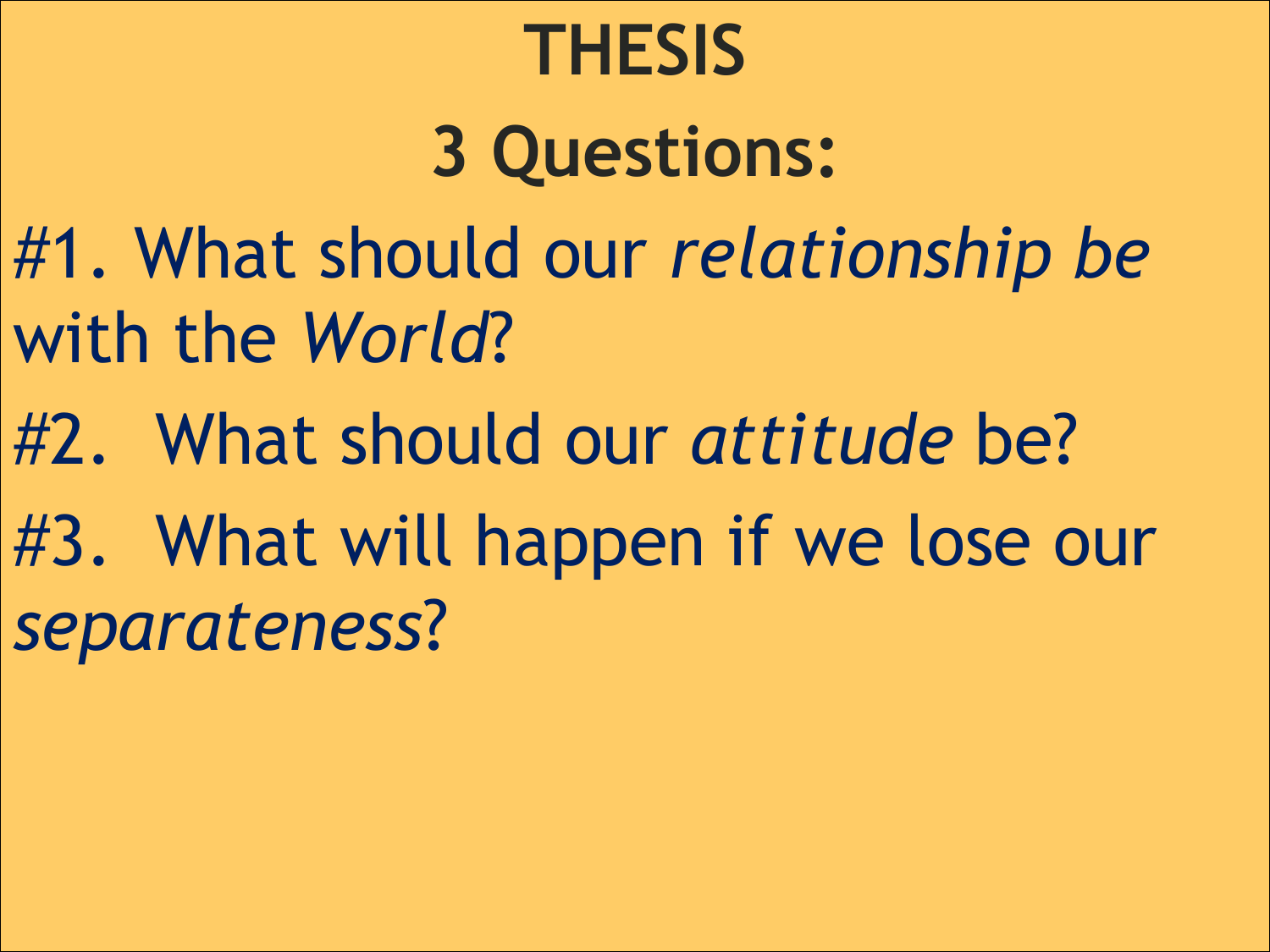# **Kirkland Singing and Prayer service** 5:00 p.m. Tonight!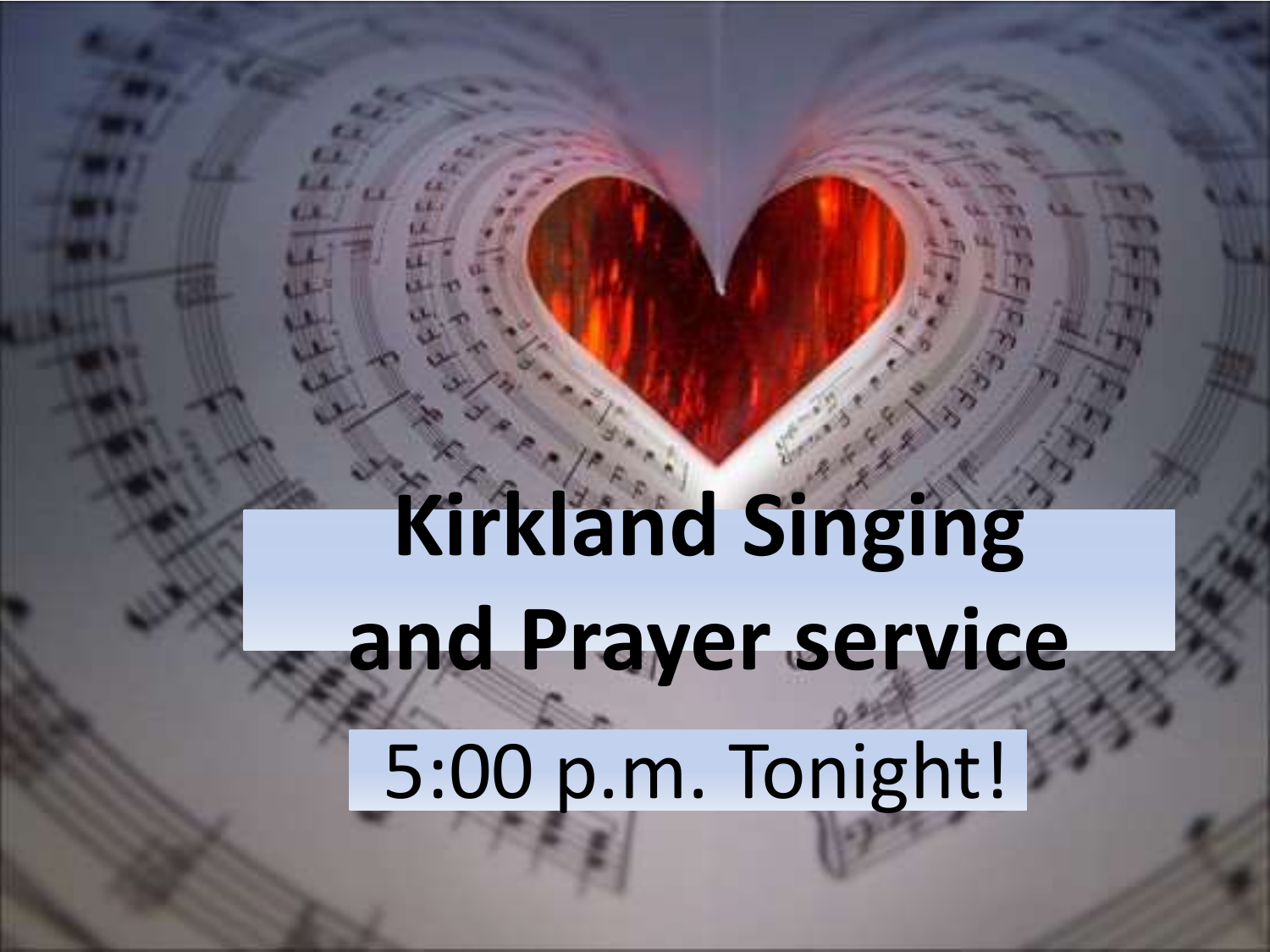# MISSIONS DAY AT KIRKLAND! MARCH 11, 2018 Sunday: 10:30 a.m. *Julian Robinson & Jesse Haverstock*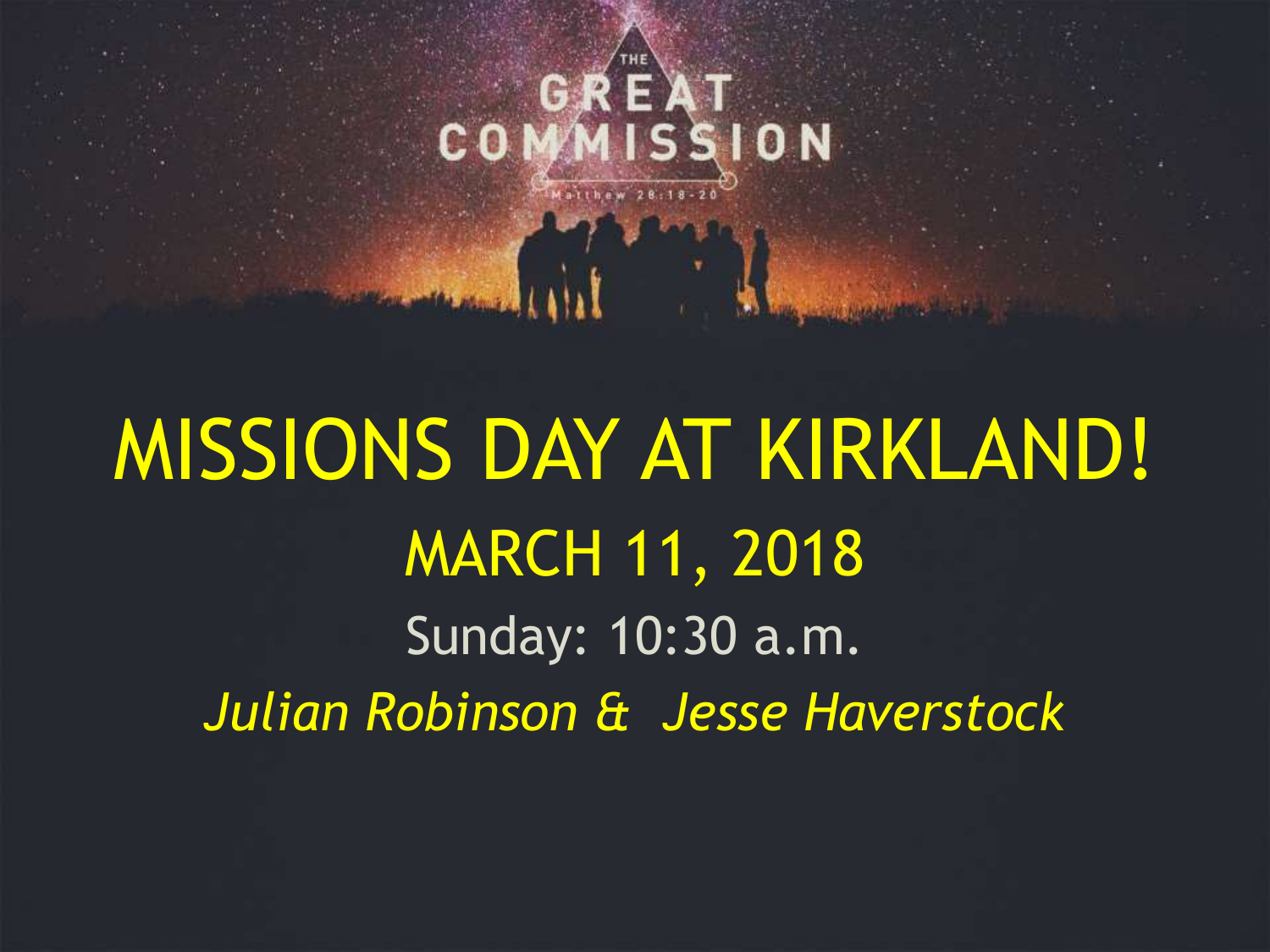### **What is Our Relationship to the World?**

- *Not love it (I Jn 2:15-17).*
- *Must not be conformed to the world (Rm 12:2).*
- *Must be dead to the world (Eph 2:2, Rom 6:11).*
- *Must flee worldly lusts (I Cor 6:18).*
- *Must reprove the things of the world (Eph 5:11).*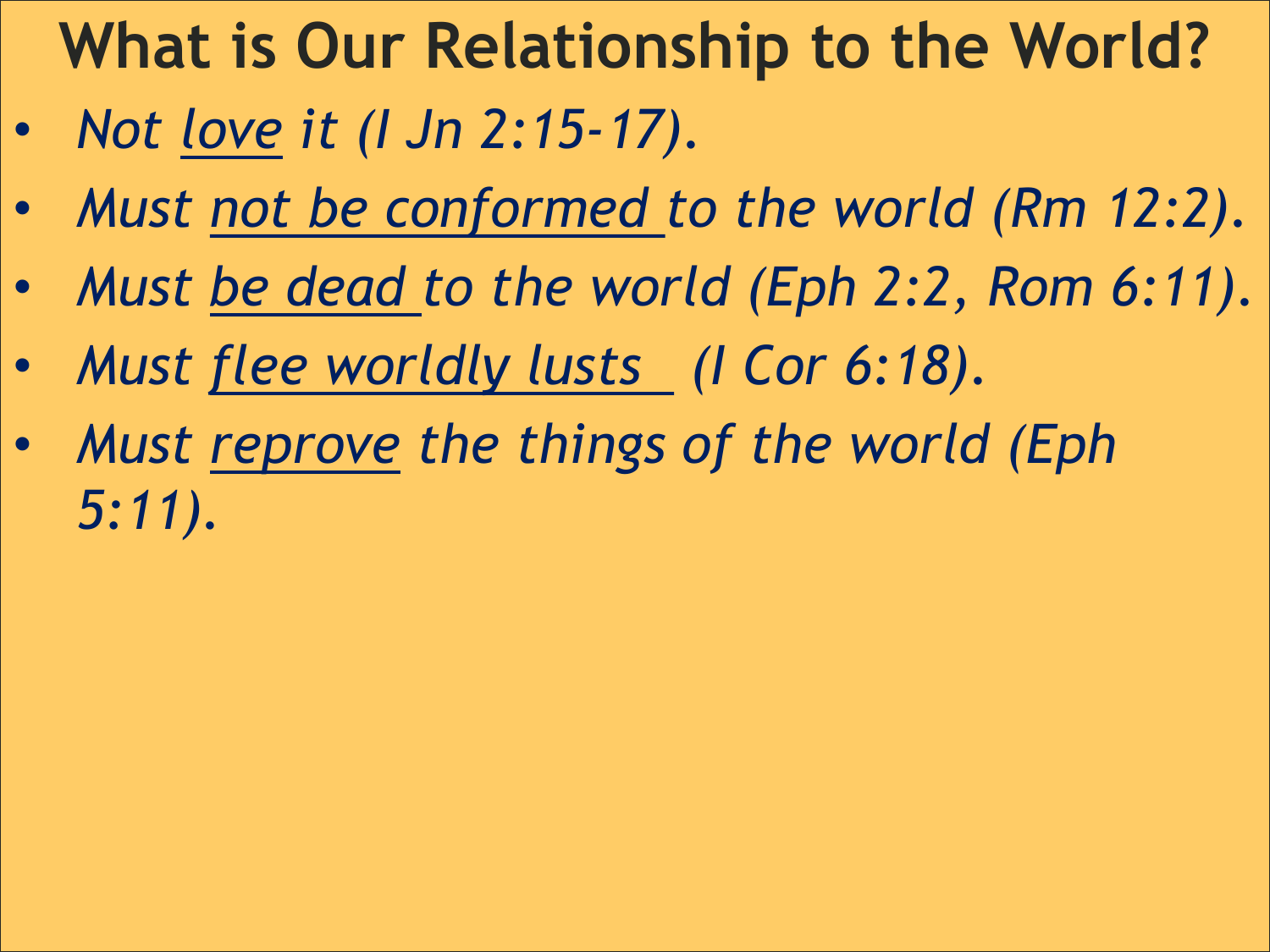**Reprove:**  *"To chide, express disapproval, to censure, to refute, convict."*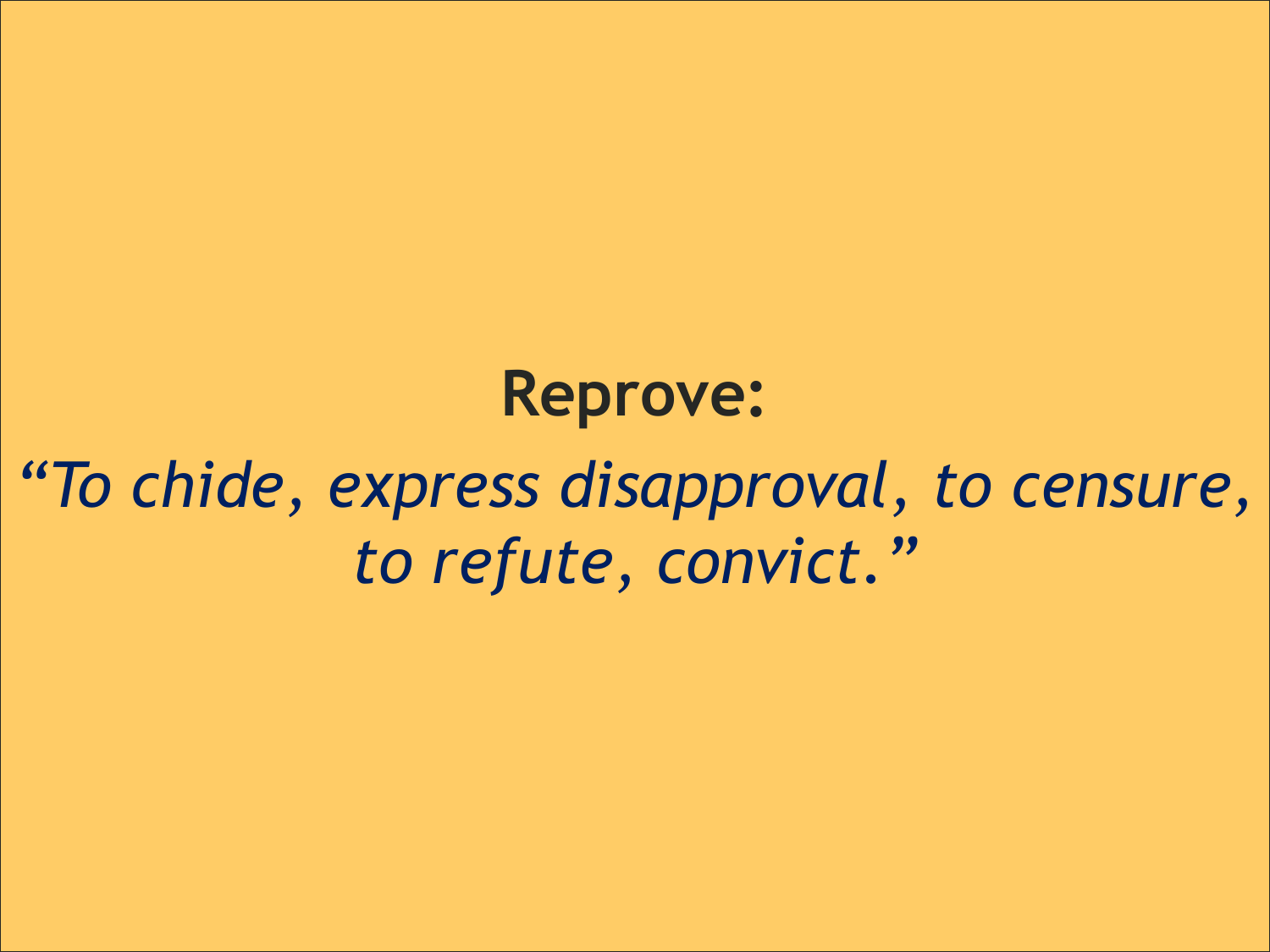#### **How should we view our** *Separateness***?**

- *What did we give up, vs. gain?*
- *Holiness does not equate with a spirit of dejection (Phil 3:7-8).*
- *Jesus: "Remember Lot's wife" (Lk 17:32).*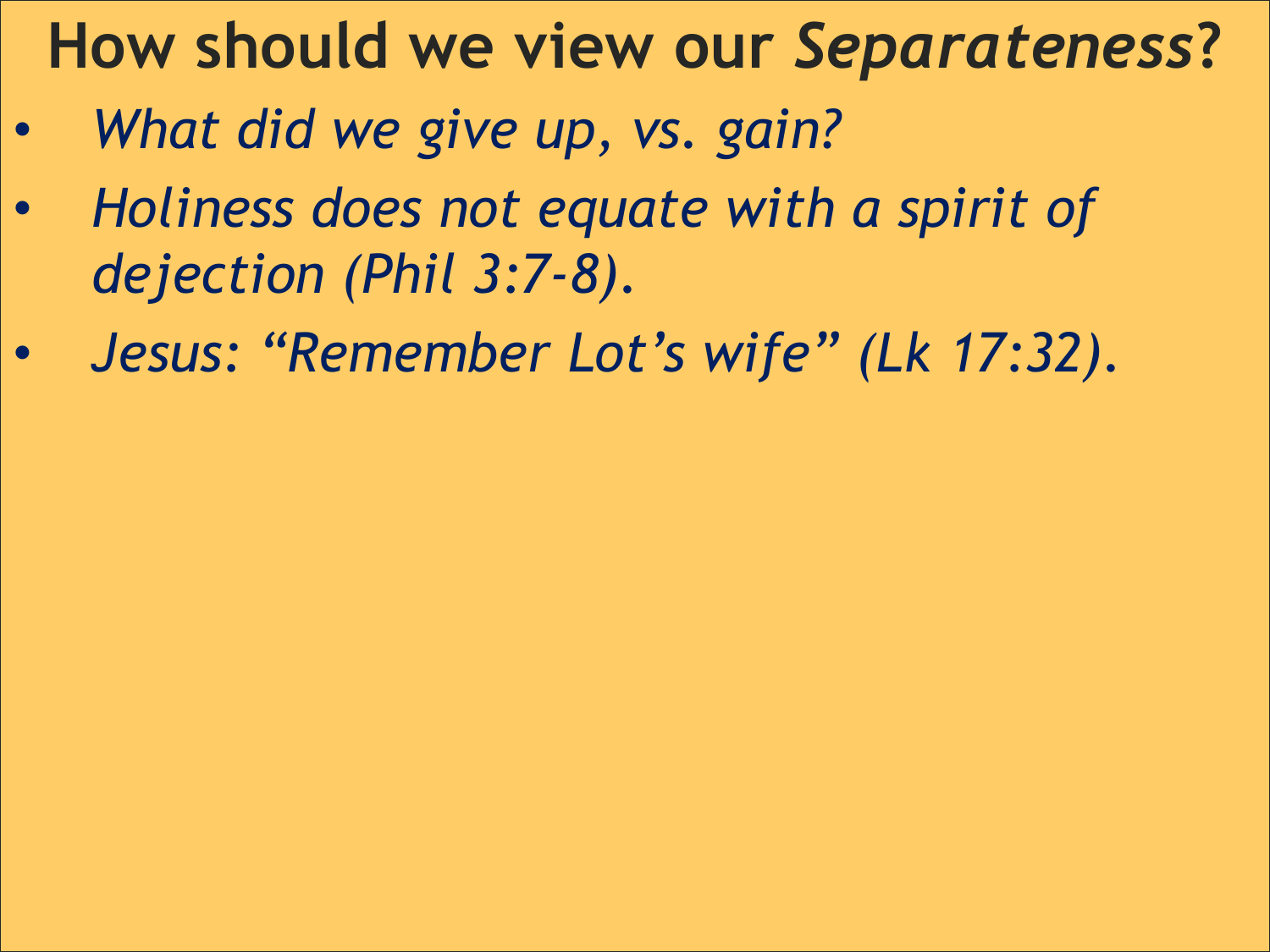#### **Keep your eye on Jesus!**

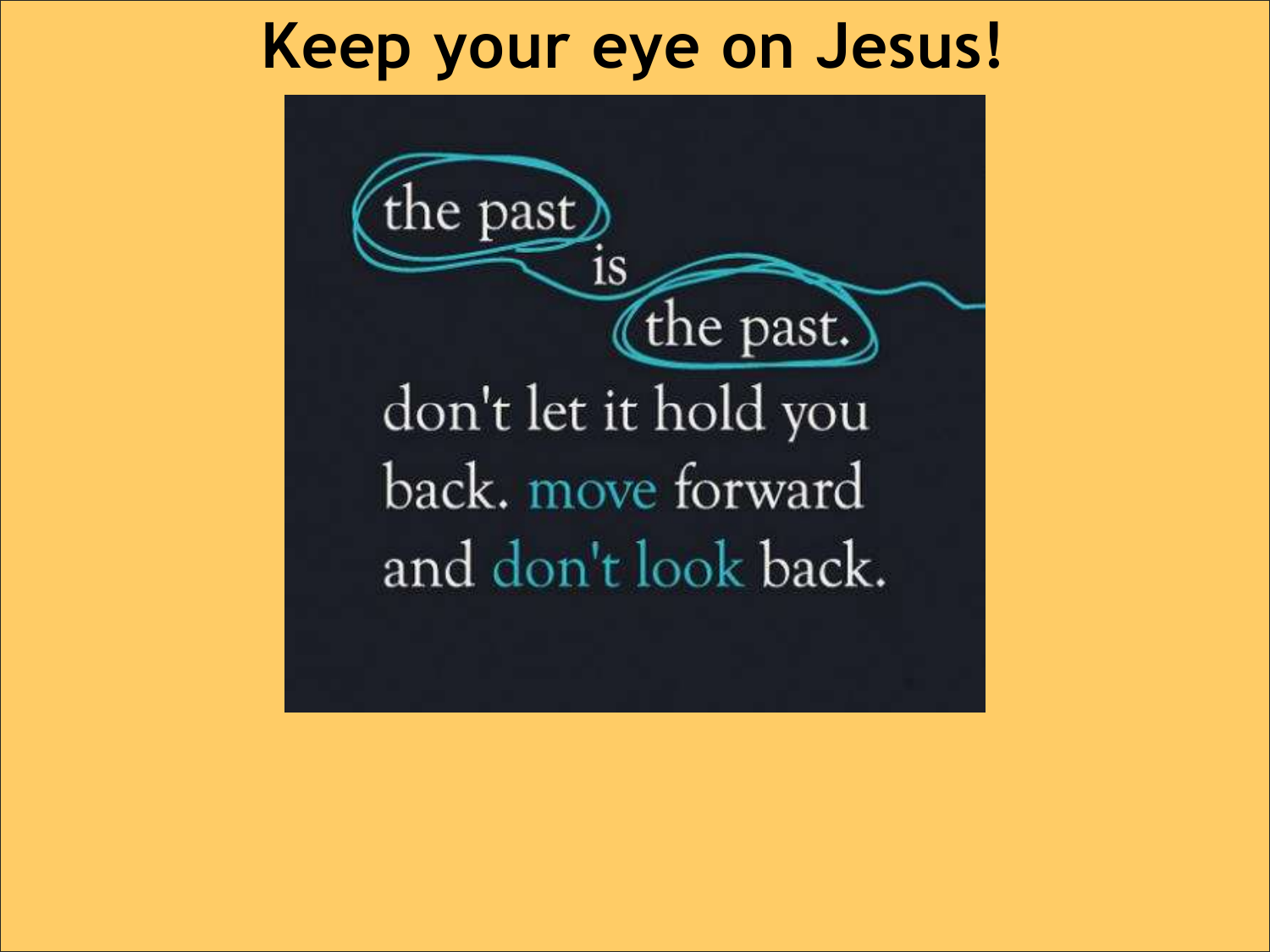### **How should we view our** *separateness***?**

### **WITH JOY!**



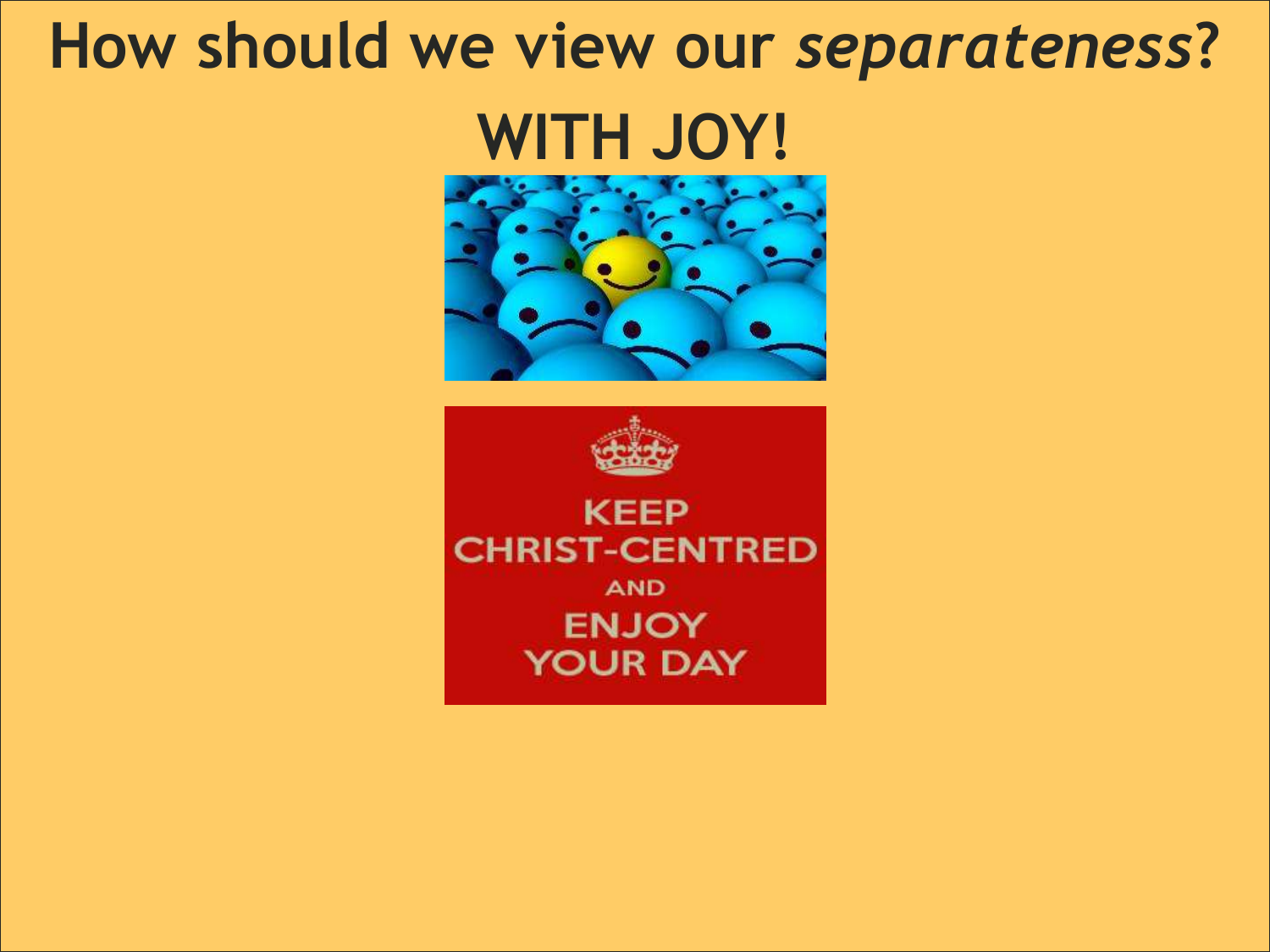#### **What have we gained? I Peter 1-2**

- **"Begotten .. living hope"(1:3-4).**
- **We surpass the prophets (1:10-12).**
- **"Redeemed….. blood" (1:18-19).**
- **"Souls are purified… truth" (1:22-25).**
- **"J.C. is the chief cornerstone"(2:6-7).**
- **"A chosen generation, a royal priesthood, a holy nation" (2:9).**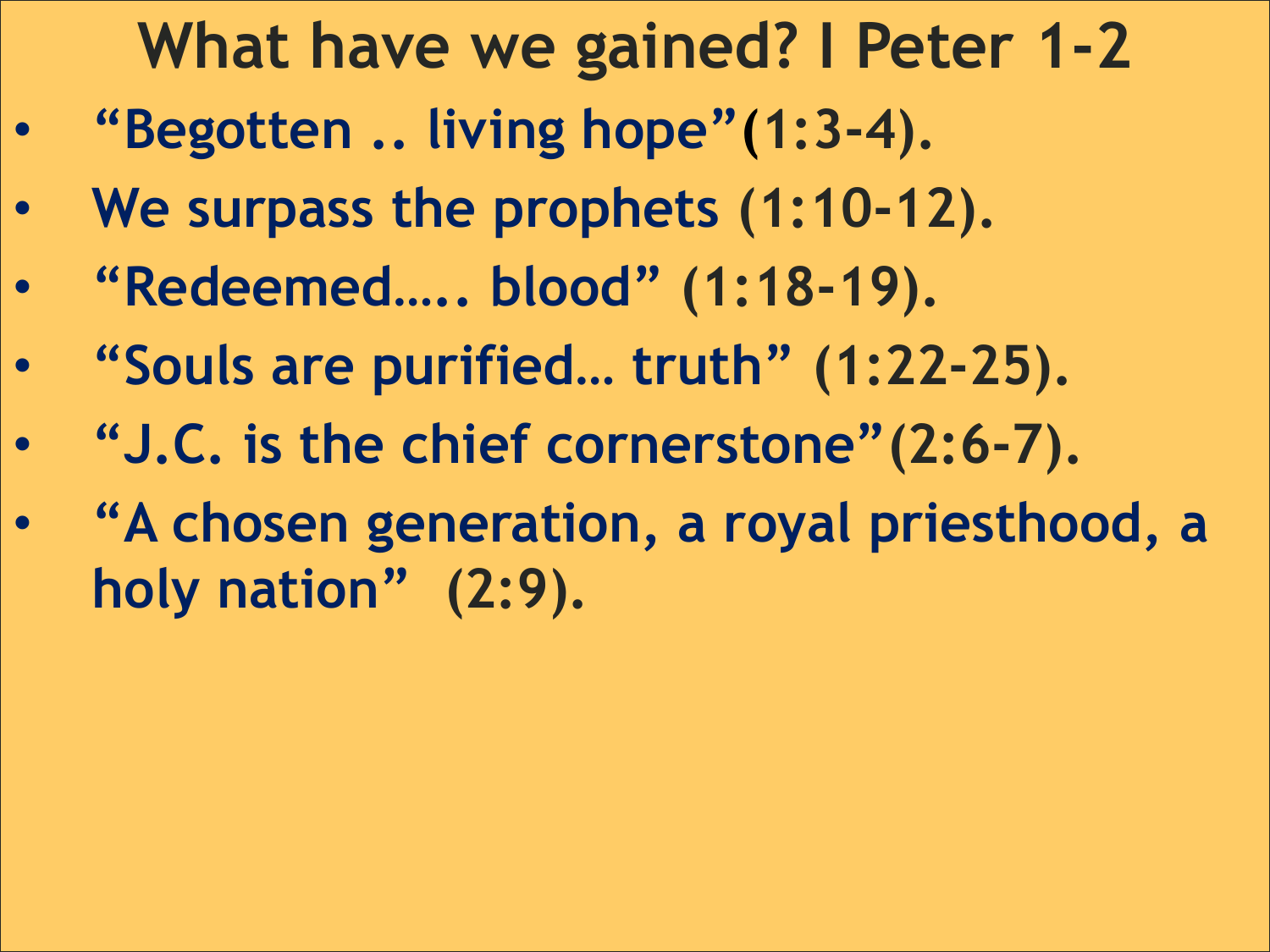## **Consider all we have gained! I Peter 1-2**

#### *No benefit to looking back to Egypt!*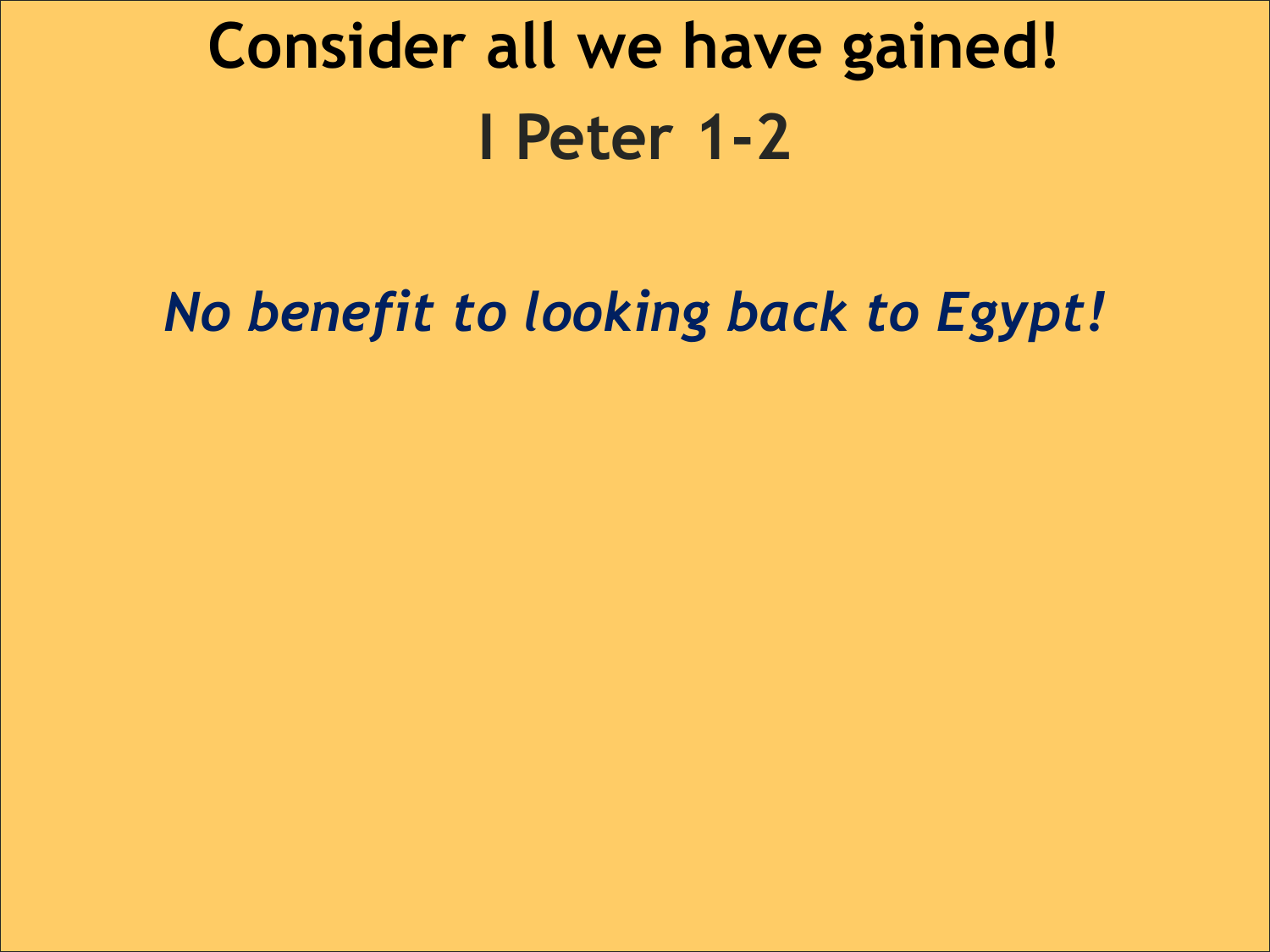

- *Teach against worldliness and the reality of the "two kingdoms" (Jn 18:36).*
- *Be willing to "reprove" as faithful soldiers (Eph 5:11)!*
- *Fill up the vacuum with spiritual activities and doing good (Matt 12:43-45, Titus 2:14)!*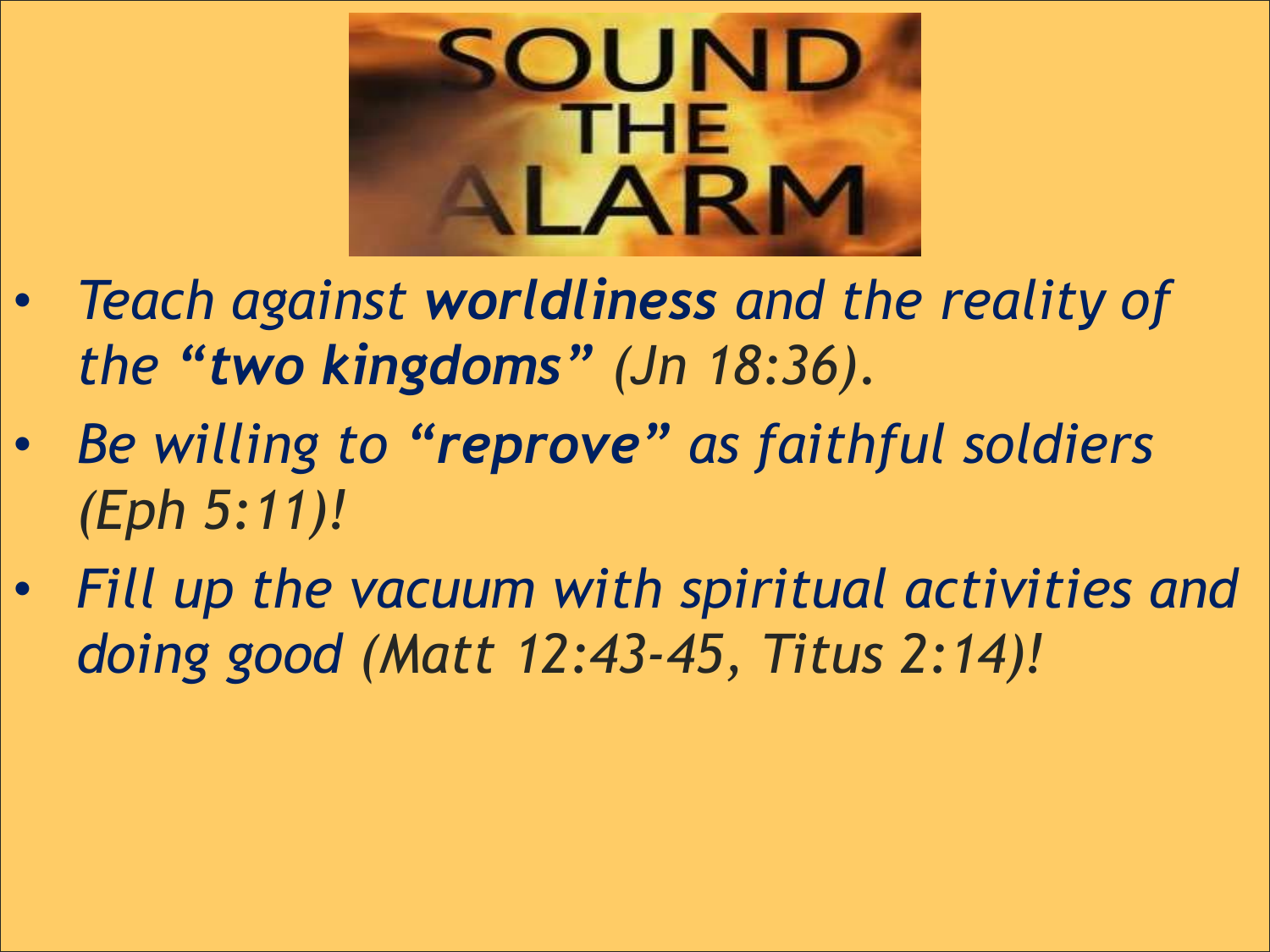It's better to light one candle than curse the darkness!

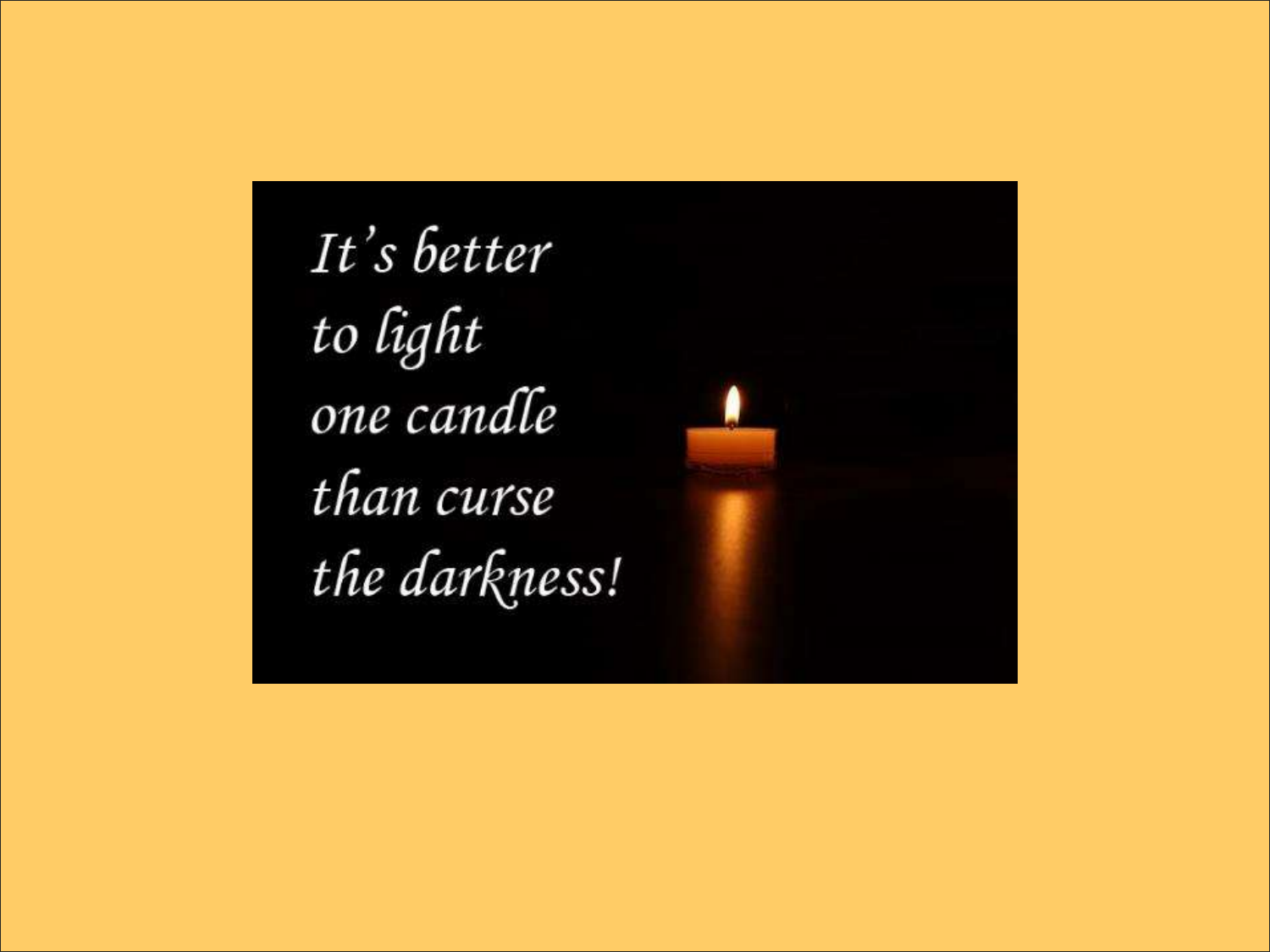#### **What if we Fail?**

- *Deny the Lord (Lk 6:46)!*
- *Lose our identity (Matt 5:13).*
- *Evangelism will be thwarted.*
- *Souls will be lost!*